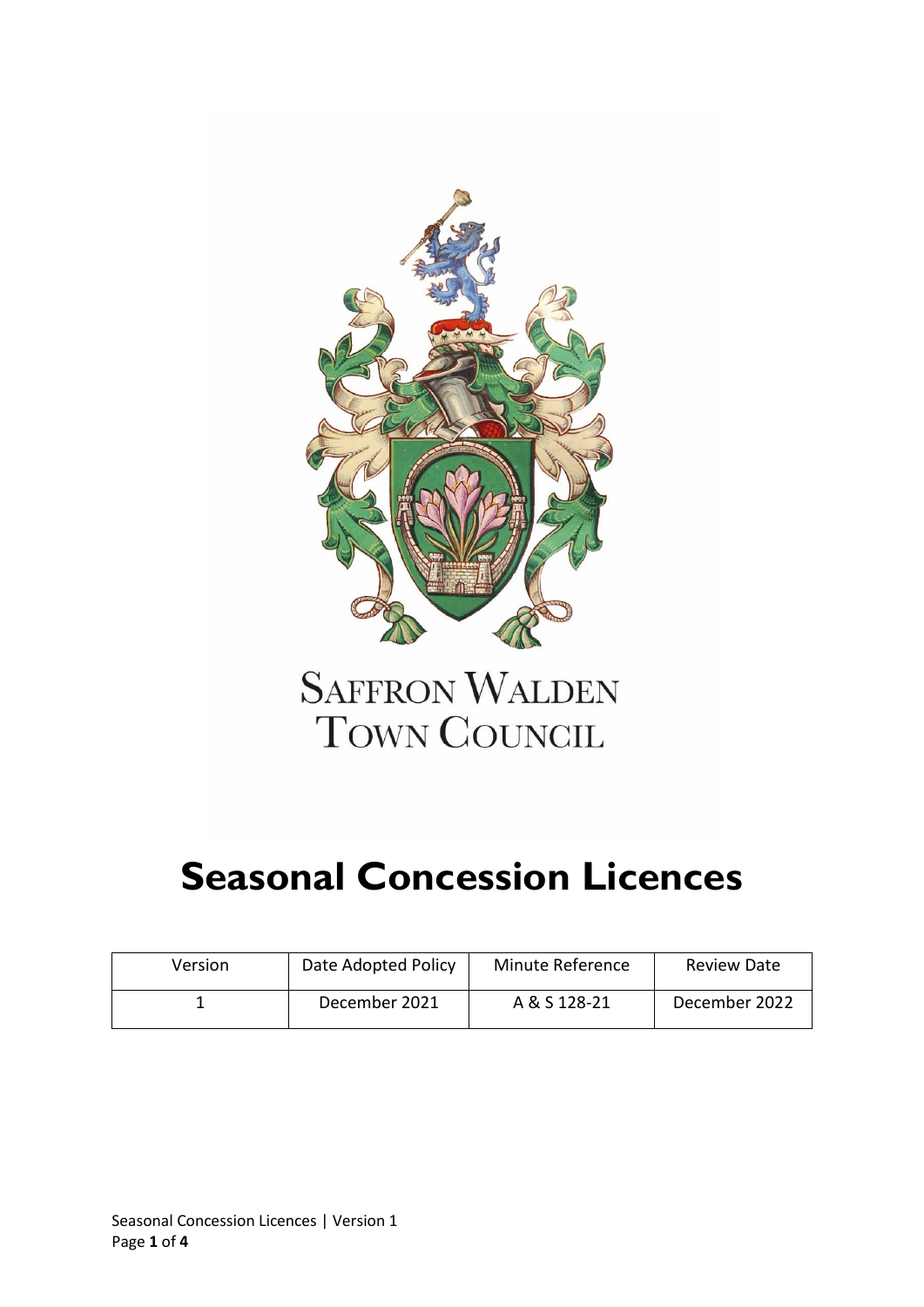## Purpose of this policy

To formalise and record the use of Town Council owned, managed or leased public open space for the commercial use of concessional licences.

#### How to apply for a Seasonal Concession Licence

For season licences, all pitches available for a licence will be marketed in February, prior to the start of the season. Current licence holders and those who have requested to receive marketing updates about concessions will be emailed the relevant details once they are released.

Whilst we aim for all pitches to be licensed by the start of the season, it will be at the Councils' discretion to accept and award late applications throughout the year for any vacant pitches.

If you wish to apply for a concession, please email [bookings@saffronwalden.gov.uk](mailto:bookings@saffronwalden.gov.uk) Please note that we can only accept email applications during the active marketing period, which is ordinarily February of each year. At all other times, any email received will be held over to the next available season marketing period.

The Council may suspend or vary operation of the concession subject to the licence on 24 hours' notice or immediately in the event of an emergency (such as, if repair works to the Council's land, or the adjoining lands are to be carried out), or if a public event is to take place.

Successful applicants will only be permitted to trade in the agreed concession area as allocated to them; trading will not be allowed outside of the defined agreed area. In the event of a  $3<sup>rd</sup>$  party licenced activity taking place, every effort will be made to maintain the integrity of the allocated concession area (ie: we will endeavour to ensure that the event area does not include the space allocated for the concession).

Please note this concession covers all of the public open space owned, managed or leased by Saffron Walden Town Council but it specifically excludes any trading on Saffron Walden market. Details of the market operation and T & C are available upon request.

There is a limit of 3 concession stalls / pitches in any one location at any one time.

### Concession licence fees

Full payment for the agreed concession period and any legal costs incurred in preparation of the licence, along with an administration fee of £55.00 is required in advance of the start date by the applicant, unless an instalment plan has been agreed.

Please note:

Peak Season will be considered as: May, June, July and August

Off peak: the rest of the year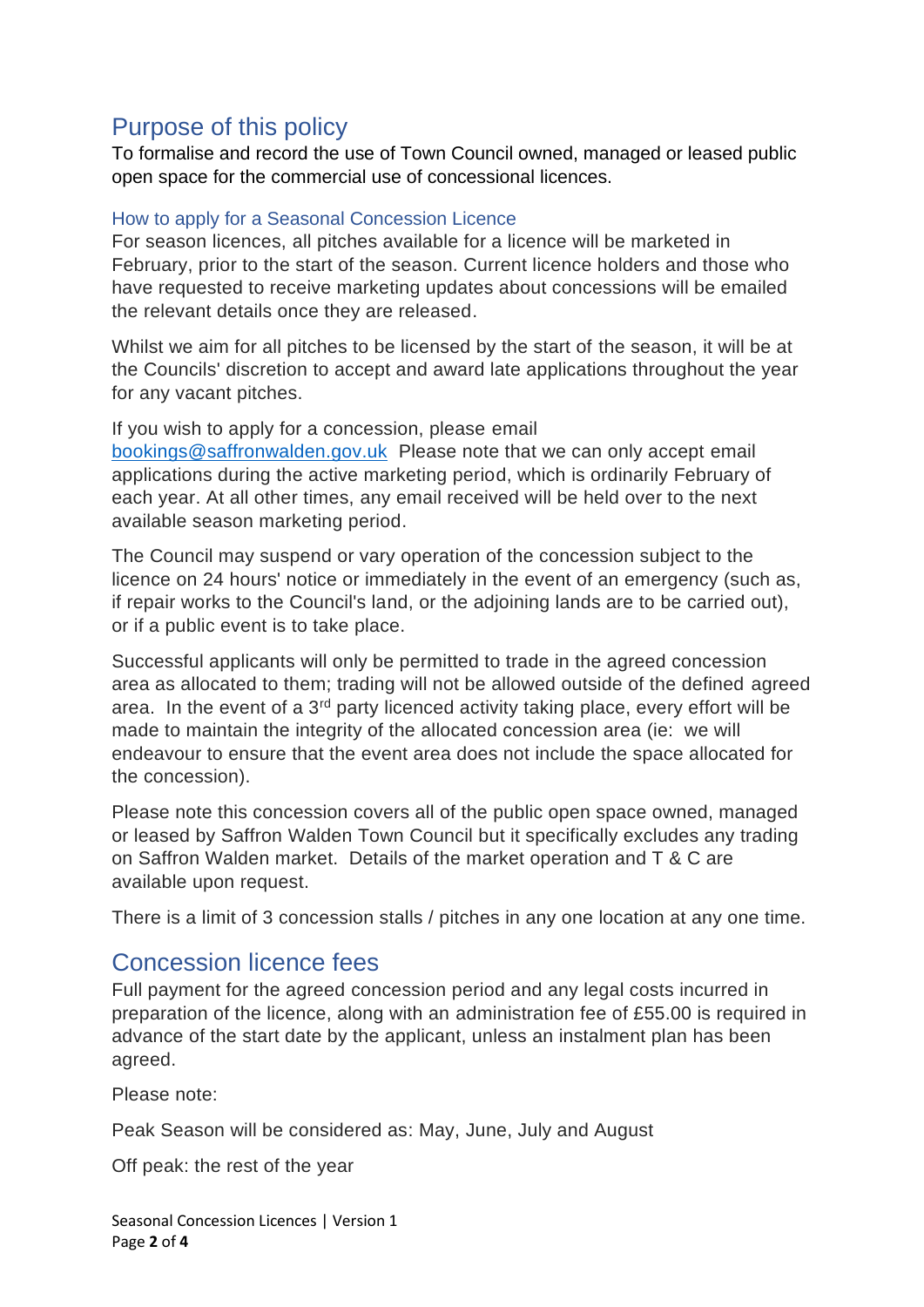### For all pitches:

The Council reserves the right to charge an enhanced fee for premium pitches, categorised by being adjacent to high footfall, attractions. This definition is for determination by Saffron Walden Town Council whose decision will be final.

VAT is charged where applicable.

A deposit of £50.00 is payable upon collection of an access key, where required. This is refundable when the key is returned.

## Seasonal concessions FAQs

#### What is a seasonal concession?

This is a temporary time limited consent to trade from land owned, managed or rented by Saffron Walden Town Council, where no Council building is rented for exclusive use or significant occupation takes place.

Examples of seasonal concessions include ice cream vans or carts, Craft or art stalls and food vendors. A seasonal concession licence is not a permanent lease and only applies for the time the personal licence is issued for and with the person named in the licence.

The Town Clerk or their representative's decision on the awarding of any concession is absolute and non-negotiable.

#### Can I sell alcohol under a seasonal concession licence?

A seasonal concession licence does not permit you to sell or serve alcohol at any time. If you wish to offer alcohol you will need The Town Council's express permission and you will also need to apply for an additional licence through Uttlesford DC Licensing Unit. If you only want to sell alcohol occasionally you can apply for a Temporary Event Notice (TEN). For regular alcohol sales you will need to apply for a Personal or Premises Licence. To find out more please see:

#### [Licensing Act 2003](https://www.adur-worthing.gov.uk/licensing-and-permits/licensing-act-2003/)

#### Is electricity available at each concession pitch?

A few of the pitches have access to electricity & water points, which can be used by the allocated concession (recharges will apply for using this facility). Where an electricity point is not available, alternative means of power including solar and battery power should be considered in the first instance.

The Council has recently begun a review of generator usage with a view to encouraging alternative power sources and lowering the potential impact of generator use on the environment.

#### How do I access my allocated pitch if there is a gate or barrier?

Where access through a gate, barrier or bollard is required to travel to your allocated pitch, you will be loaned an access key. This will be for your use only and a refundable deposit is required. You will also need to sign an agreement confirming you take responsibility for ensuring that other than when you need to